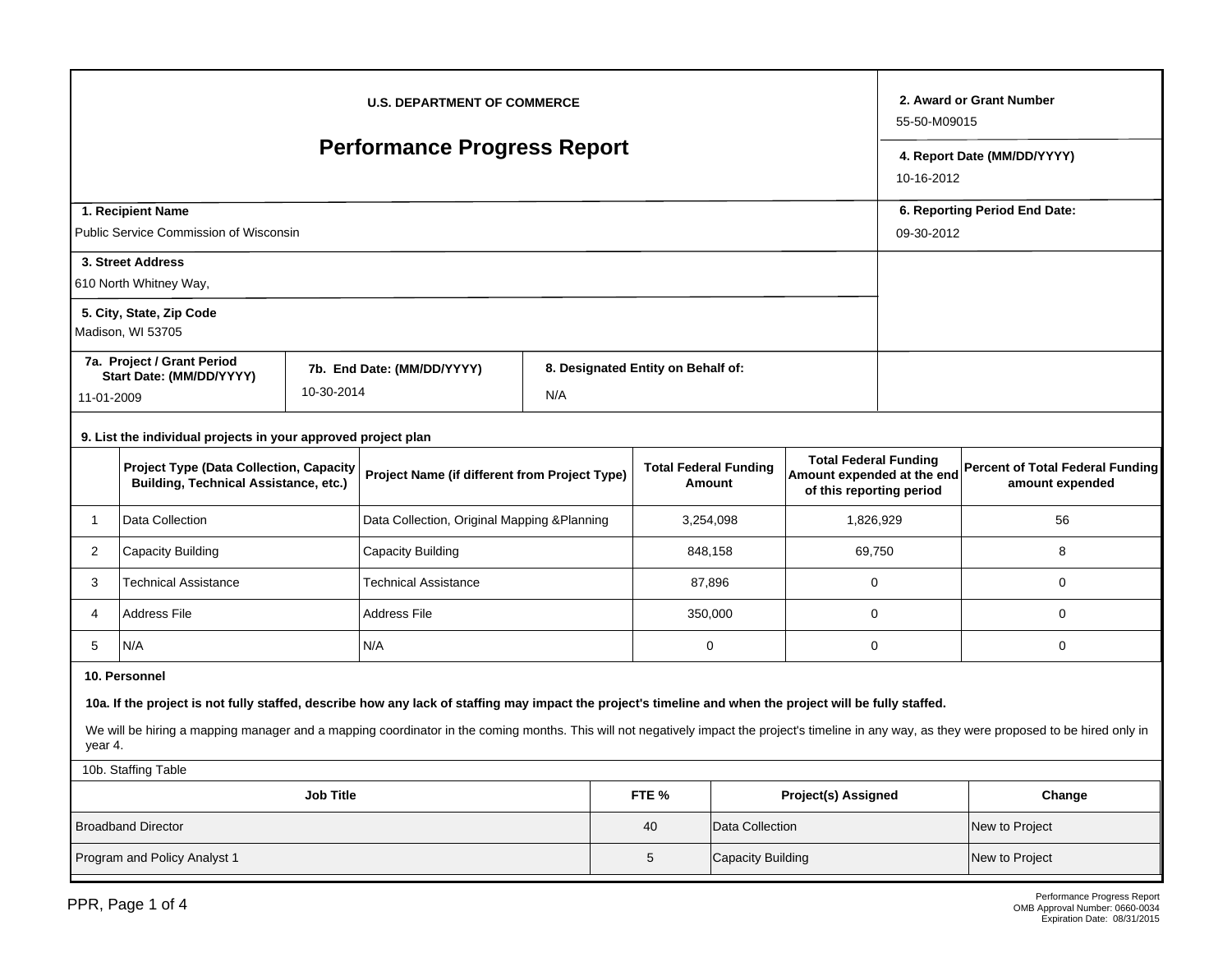| <b>Rate Analyst</b>                                                                                                                                                                                                                                                                                                                                                                                                                                                                                                                               | 33                                   |                             | Capacity Building        |                                      |                                      |                   | No Change         |                 |                                                   |                                                                     |                               |                               |
|---------------------------------------------------------------------------------------------------------------------------------------------------------------------------------------------------------------------------------------------------------------------------------------------------------------------------------------------------------------------------------------------------------------------------------------------------------------------------------------------------------------------------------------------------|--------------------------------------|-----------------------------|--------------------------|--------------------------------------|--------------------------------------|-------------------|-------------------|-----------------|---------------------------------------------------|---------------------------------------------------------------------|-------------------------------|-------------------------------|
| Public Utility Auditor - Principal                                                                                                                                                                                                                                                                                                                                                                                                                                                                                                                | 10                                   |                             | <b>Capacity Building</b> |                                      |                                      |                   | No Change         |                 |                                                   |                                                                     |                               |                               |
| Program and Policy Analyst 2                                                                                                                                                                                                                                                                                                                                                                                                                                                                                                                      | 11                                   |                             | Capacity Building        |                                      |                                      | No Change         |                   |                 |                                                   |                                                                     |                               |                               |
| Assistant Administrator                                                                                                                                                                                                                                                                                                                                                                                                                                                                                                                           | $\overline{7}$                       |                             | Data Collection          |                                      |                                      |                   | No Change         |                 |                                                   |                                                                     |                               |                               |
| Administrator                                                                                                                                                                                                                                                                                                                                                                                                                                                                                                                                     |                                      | $\overline{7}$              |                          | Data Collection                      |                                      |                   | No Change         |                 |                                                   |                                                                     |                               |                               |
| <b>Broadband Director</b>                                                                                                                                                                                                                                                                                                                                                                                                                                                                                                                         |                                      |                             |                          |                                      | 60                                   |                   | Capacity Building |                 |                                                   | New to Project                                                      |                               |                               |
|                                                                                                                                                                                                                                                                                                                                                                                                                                                                                                                                                   |                                      | Add Row                     |                          | Remove Row                           |                                      |                   |                   |                 |                                                   |                                                                     |                               |                               |
| 11. Subcontracts (Vendors and Subrecipients)                                                                                                                                                                                                                                                                                                                                                                                                                                                                                                      |                                      |                             |                          |                                      |                                      |                   |                   |                 |                                                   |                                                                     |                               |                               |
| 11a. Subcontracts Table - Include all subcontractors. The totals from this table equal the "Subcontractor Total" for the Program Budget Worksheet (Q. 12, Column 2, 3, and 4)                                                                                                                                                                                                                                                                                                                                                                     |                                      |                             |                          |                                      |                                      |                   |                   |                 |                                                   |                                                                     |                               |                               |
| <b>Name</b>                                                                                                                                                                                                                                                                                                                                                                                                                                                                                                                                       | <b>Subcontract</b><br><b>Purpose</b> | <b>Type (Vendor/Subrec)</b> |                          | <b>RFP</b><br><b>Issued</b><br>(Y/N) | Contract<br><b>Executed</b><br>(Y/N) | <b>Start Date</b> |                   | <b>End Date</b> | <b>Total Federal</b><br><b>Funds</b><br>Allocated | <b>Total</b><br><b>Matching</b><br><b>Funds</b><br><b>Allocated</b> | (Example: Data Collection 75) | <b>Project and % Assigned</b> |
| CostQuest Associates Inc/<br>LinkAMERICA Alliance                                                                                                                                                                                                                                                                                                                                                                                                                                                                                                 | Data Collection                      |                             | Subrecipient             |                                      | Yes                                  | 10/31/2011        |                   | 10/31/2014      | 2,596,104                                         | $\mathbf 0$                                                         | Data Collection               | 88                            |
| CostQuest Associates Inc/<br>LinkAMERICA Alliance                                                                                                                                                                                                                                                                                                                                                                                                                                                                                                 | Capacity Building                    |                             | Subrecipient             |                                      | Yes                                  | 10/31/2011        |                   | 10/31/2014      | 399,406                                           | $\mathbf{0}$                                                        | Capacity Buildi               | 12                            |
| <b>UW Extension</b>                                                                                                                                                                                                                                                                                                                                                                                                                                                                                                                               | Capacity Building                    |                             | Vendor                   |                                      | Yes                                  | 09/01/2012        |                   | 10/30/2014      | 202,104                                           | $\mathbf 0$                                                         | Monitoring and                | 70                            |
| <b>UW Extension</b>                                                                                                                                                                                                                                                                                                                                                                                                                                                                                                                               | <b>Technical Assistance</b>          |                             | Vendor                   |                                      | Yes                                  | 09/01/2012        |                   | 10/30/2014      | 87,896                                            | $\mathbf 0$                                                         | <b>Technical Train</b>        | 30                            |
| DOA (pending)<br><b>Address File</b>                                                                                                                                                                                                                                                                                                                                                                                                                                                                                                              |                                      | Vendor                      |                          | <b>No</b>                            | <b>No</b>                            | 06/01/2013        |                   | 10/31/2014      | 350,000                                           | $\mathbf 0$                                                         | Address File M                | 100                           |
|                                                                                                                                                                                                                                                                                                                                                                                                                                                                                                                                                   |                                      |                             |                          |                                      |                                      | <b>Add Row</b>    |                   |                 | <b>Remove Row</b>                                 |                                                                     |                               |                               |
| 11b. Describe any challenges encountered with vendors or subrecipients.<br>The finalization of the contract with UW Extension took a few weeks longer than expected. The process is now complete and both parties have signed the contract. The funding will come from<br>funds initially allocated to CostQuest Associates Inc for the Monitoring & Evaluation project and Technical Assistance project.<br>We are in the process of working with a group in DOA to evaluate the feasibility of them taking on the address file mapping project. |                                      |                             |                          |                                      |                                      |                   |                   |                 |                                                   |                                                                     |                               |                               |
| 12. Budget worksheet                                                                                                                                                                                                                                                                                                                                                                                                                                                                                                                              |                                      |                             |                          |                                      |                                      |                   |                   |                 |                                                   |                                                                     |                               |                               |
| Columns 2, 3, and 4 will match your current project budget for your entire award, which is the SF-424A on file. Only list matching funds that the Department of Commerce has already approved.                                                                                                                                                                                                                                                                                                                                                    |                                      |                             |                          |                                      |                                      |                   |                   |                 |                                                   |                                                                     |                               |                               |
|                                                                                                                                                                                                                                                                                                                                                                                                                                                                                                                                                   |                                      |                             |                          |                                      |                                      |                   |                   |                 |                                                   |                                                                     |                               |                               |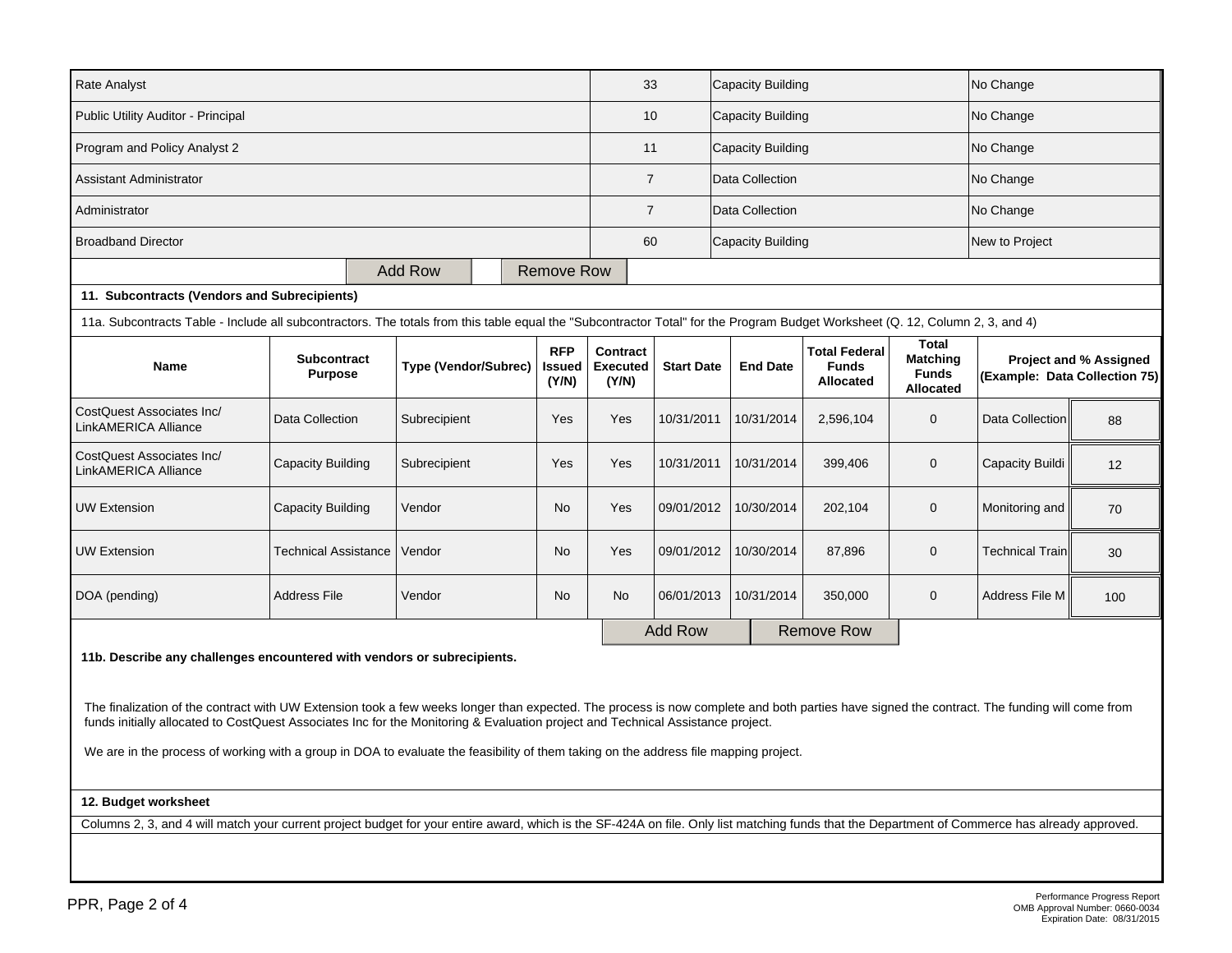| <b>Project Budget Element</b>                                                                                                                                                                                                                                                                                                            | Federal<br><b>Funds</b><br>Awarded | <b>Approved Matching Funds</b> | <b>Total</b><br><b>Budget</b> | Federal<br><b>Funds</b><br><b>Expended</b> | Approved<br><b>Matching Funds</b><br><b>Expended</b> | <b>Total Funds</b><br><b>Expended</b> |  |  |
|------------------------------------------------------------------------------------------------------------------------------------------------------------------------------------------------------------------------------------------------------------------------------------------------------------------------------------------|------------------------------------|--------------------------------|-------------------------------|--------------------------------------------|------------------------------------------------------|---------------------------------------|--|--|
| <b>Personnel Salaries</b>                                                                                                                                                                                                                                                                                                                | \$417,150                          | \$472,331                      | \$889,481                     | \$0                                        | \$238,326                                            | \$238,326                             |  |  |
| <b>Personnel Fringe Benefits</b>                                                                                                                                                                                                                                                                                                         | \$105,277                          | \$172,255                      | \$277,532                     | \$0                                        | \$89.744                                             | \$89,744                              |  |  |
| <b>Travel</b>                                                                                                                                                                                                                                                                                                                            | \$27,500                           | \$5,784                        | \$33,284                      | \$0                                        | \$3,280                                              | \$3,280                               |  |  |
| <b>Equipment</b>                                                                                                                                                                                                                                                                                                                         | \$62,418                           | \$0                            | \$62,418                      | \$0                                        | \$0                                                  | \$0                                   |  |  |
| <b>Materials / Supplies</b>                                                                                                                                                                                                                                                                                                              | \$0                                | \$27,086                       | \$27,086                      | \$0                                        | \$9,991                                              | \$9,991                               |  |  |
| <b>Subcontracts Total</b>                                                                                                                                                                                                                                                                                                                | \$3,635,510                        | \$0                            | \$3,635,510                   | \$1,896,679                                | \$0                                                  | \$1,896,679                           |  |  |
| <b>Construction</b>                                                                                                                                                                                                                                                                                                                      | \$0                                | \$0                            | \$0                           | \$0                                        | \$0                                                  | \$0                                   |  |  |
| Other                                                                                                                                                                                                                                                                                                                                    | \$292,297                          | \$382,580                      | \$674,877                     | \$0                                        | \$168,931                                            | \$168,931                             |  |  |
| <b>Total Direct Costs</b>                                                                                                                                                                                                                                                                                                                | \$4,540,152                        | \$1,060,036                    | \$5,600,188                   | \$1,896,679                                | \$510,272                                            | \$2,406,951                           |  |  |
| <b>Total Indirect Costs</b>                                                                                                                                                                                                                                                                                                              | \$0                                | \$71,366                       | \$71,366                      | \$0                                        | \$0                                                  | \$0                                   |  |  |
| <b>Total Costs</b>                                                                                                                                                                                                                                                                                                                       | \$4,540,152                        | \$1,131,402                    | \$5.671.554                   | \$1,896.679                                | \$510,272                                            | \$2,406,951                           |  |  |
| % of Total                                                                                                                                                                                                                                                                                                                               | 80                                 | 20                             | 100                           | 79                                         | 21                                                   | 100                                   |  |  |
| 13. Hardware / Software                                                                                                                                                                                                                                                                                                                  |                                    |                                |                               |                                            |                                                      |                                       |  |  |
| 13a. List any hardware/software purchased during this reporting period.<br>New - AT&T Handset - \$142.35 (WI allocated portion). Purchased for use in proof-of-concept for Drive Test Validation Project (price includes activation deposit)<br>New - MediaPrints Dataset - \$500.00 (WI allocated portion) Used for Provider Validation |                                    |                                |                               |                                            |                                                      |                                       |  |  |

For more details, please refer to the Supplemental Answers Document.

13b. **Please note any hardware/software that has yet to be purchased and explain why it has not been purchased.**

Verizon Handset and Carrier Plan - to be used in Drive Test Validation Project that will be launched in Yr 4. Delayed due to vendor search and Proof of Concept testing. T-Mobile Handset and Carrier Plan - to be used in Drive Test Validation Project that will be launched in Yr 4. Delayed due to vendor search and Proof of Concept testing. Sprint Handset and Carrier Plan - to be used in Drive Test Validation Project that will be launched in Yr 4. Delayed due to vendor search and Proof of Concept testing. US Cellular Handset and Carrier Plan - to be used in Drive Test Validation Project that will be launched in Yr 4. Delayed due to vendor search and Proof of Concept testing. Software for Drive Test Metric - License for each Handset to be used in Drive Test Validation Project that will be launched in Yr 4. Delayed due to vendor search and Proof of Concept testing.

For more details, please refer to the Supplemental Answers Document.

**14. SBI PPR Project Attachment (Skip question 14b if Data Collection is your only project).** 

14a. Complete a SBI PPR Project Data Collection Attachment and attach it to the PPR.

14b. Complete a SBI PPR Attachment for each additional funded project and attach it to the PPR.